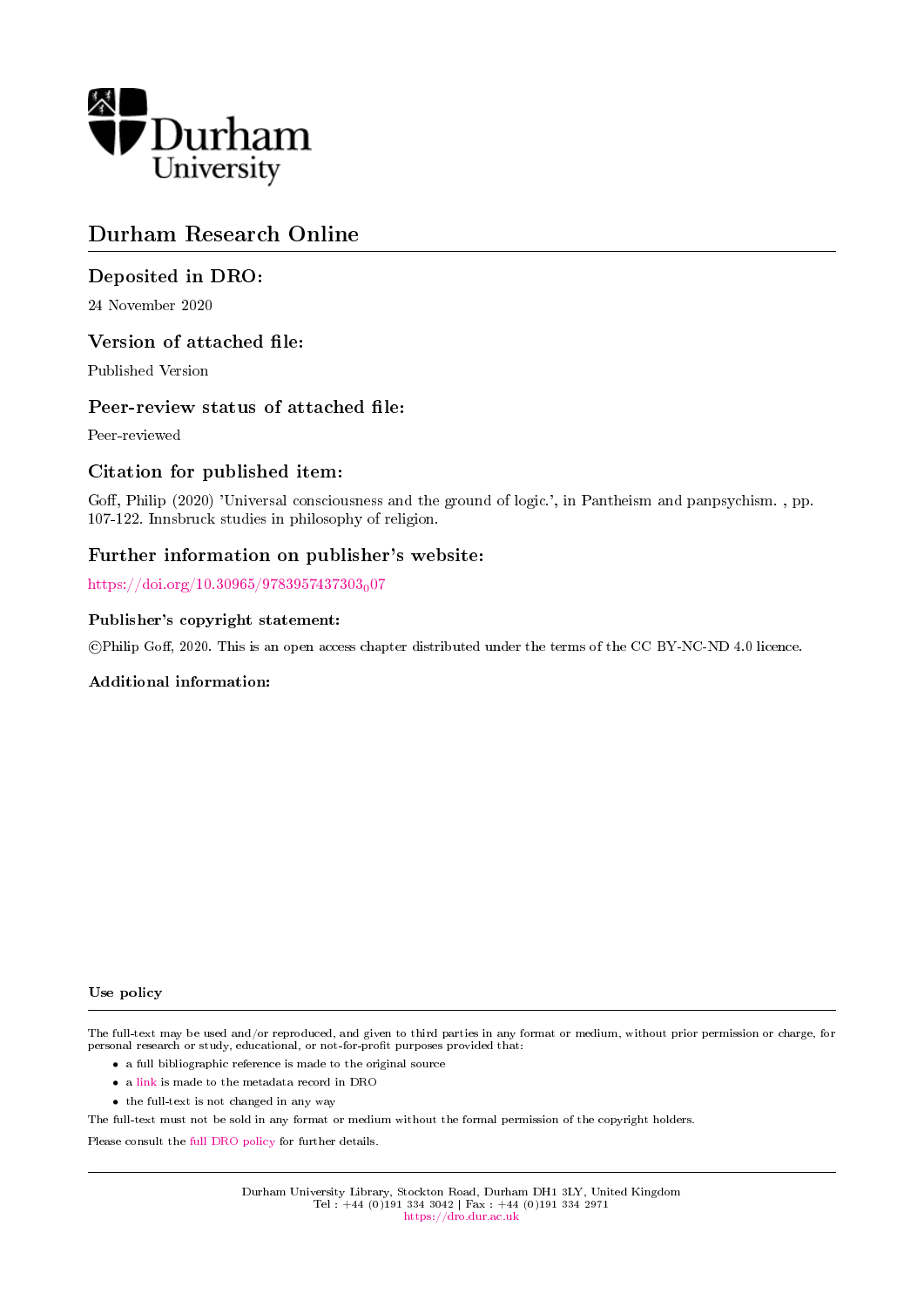# **Universal Consciousness as the Ground of Logic**

*Philip Goff*

#### **1. Introduction**

Shortly after the Second World War, Aldous Huxley published a book defending what he called ›the perennial philosophy,‹ a metaphysical theory he argued had arisen 2,500 years earlier and had subsequently cropped up in many and varied cultures across the globe.<sup>1</sup> According to Huxley, the view did not emerge from abstract philosophical speculation but because its truth came to be directly known to various individuals whilst in altered states of consciousness, in many cases the result of intense meditative training.

What was the content of this view? In standard analytic philosophy of mind, we distinguish between the *subject* of a given experience and the *phenomenal qualities* which characterise what it's like to have that experience. In an experience of pain, for example, there is the thing which feels the pain (e.g. me) and there is the qualitative character of how the pain feels; the former is the subject of the experience, the latter is its phenomenal quality. In the altered states of consciousness discussed by Huxley, however, this division apparently collapses resulting in a state of pure or ›universal‹ consciousness: consciousness unencumbered by phenomenal qualities. More dramatically, people who achieve these states of consciousness claim that it becomes apparent to them, from the perspective of the altered state of consciousness, that universal consciousness is the backdrop to all individual conscious experiences, and hence that in a significant sense universal consciousness is the ultimate nature of each and every conscious mind. This realization allegedly undermines ordinary understanding of the distinctions between different people and leads to a conviction that in some deep sense »we are all one«.

This is not a view that has been explored a great deal in the context of analytic philosophy, which tends to proceed by building coldblooded rational arguments for a given position, rather than by intuiting its truth via altered states of consciousness. However, Miri Albahari has recently presented just such a coldblooded defence of the perennial philosophy, arguing that it offers a better solution to the problem of consciousness than rival theories.<sup>2</sup> I am fascinated, but ultimately unconvinced, by her argument. I would like here

© Philip Goff, 2020 | doi:10.30965/9783957437303\_007

[This is an open access chapter distributed under the terms of the CC BY-NC-ND](https://creativecommons.org/licenses/by-nc-nd/4.0/) 4.0 license. <sub>Philip Goff - 9783957437303</sub>

<sup>1</sup> Huxley 1945.

<sup>2</sup> Albahari 2020.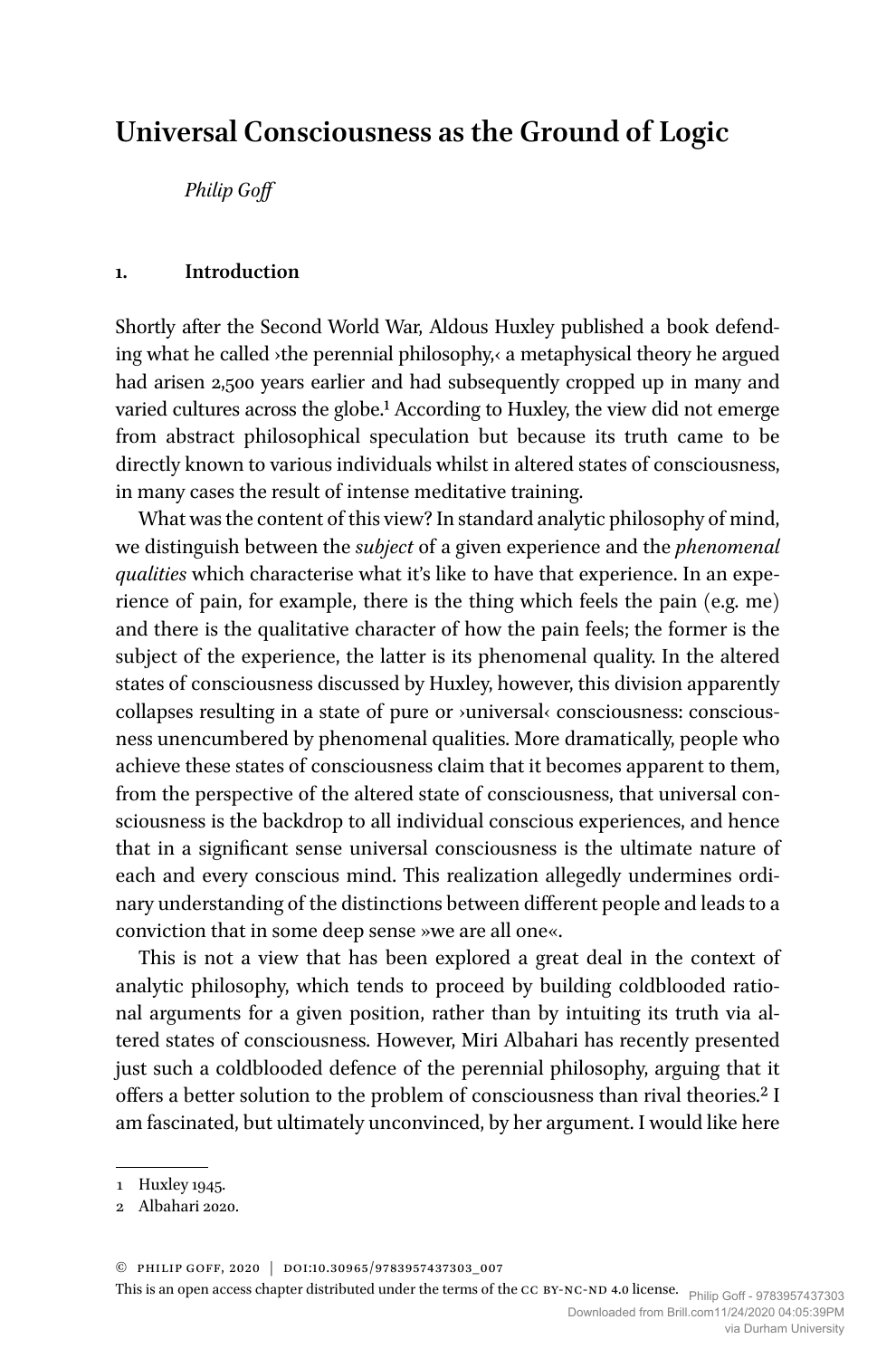to consider another coldblooded argument for the perennial philosophy, or something like it, rooted in its potential to account in a satisfying way for the metaphysics and epistemology of logical truth.

#### **2. Logic and its Place in Nature**

I take it for granted that empirical data, by which I mean the data of normal sensory observation and experience, should inform our best guess at what reality is like. But are there any other sources of data that must be taken into account when doing metaphysics? Methodological naturalists say no: once you've accounted for all of the data of observation and experiment, in the most theoretically satisfying way possible, your job as a metaphysician is done. I disagree. I have previously argued that there is at least one other datum that must be accounted for in addition to the data of third-person observation and experiment, namely, the reality of consciousness.3 Nothing is more evident than the existence of one's feelings and experiences. If a supposedly complete theory of reality can account for all of the data observation and experiment but cannot account for the reality of consciousness, that theory is thereby falsified.

Are there any other non-empirical data, in addition to the reality of consciousness? I think there is at least one more, one which arises from the need to account for the truth of the laws of logic and for our epistemological relationship with them. For the sake of simplicity I will mainly focus on the law of non-contradiction (LNC), which I will take to be the law that there aren't, and cannot be, any contradictory states of affairs. This law is known with a kind of certainty roughly similar to the certainty with which I know that my own feelings exist. One can perhaps debate whether our knowledge of LNC is more or less certain than our knowledge of the reality of consciousness, but it is clear that both are known with much greater justification than anything known on the basis of the senses. The sceptical doubts that terrorise our empirical knowledge of reality threaten to a much lesser degree, if at all, our knowledge of basic logical laws.4

What implications does this have for the task of metaphysics? In my earlier work, I expressed the datum of consciousness as a constraint on metaphysical

<sup>3</sup> Goff 2017, Goff 2020.

<sup>4</sup> This is of course not entirely uncontentious, and there are some philosophers happy to deny the law of non-contradiction (Priest 2000), just as there are philosophers happy to deny the reality of consciousness (Frankish 2016). I don't have an argument either for the truth of LNC or for the reality of consciousness. Metaphysical enquiry has to start somewhere, and the reality of consciousness and the truth of LNC seem to me the most solid starting points we have.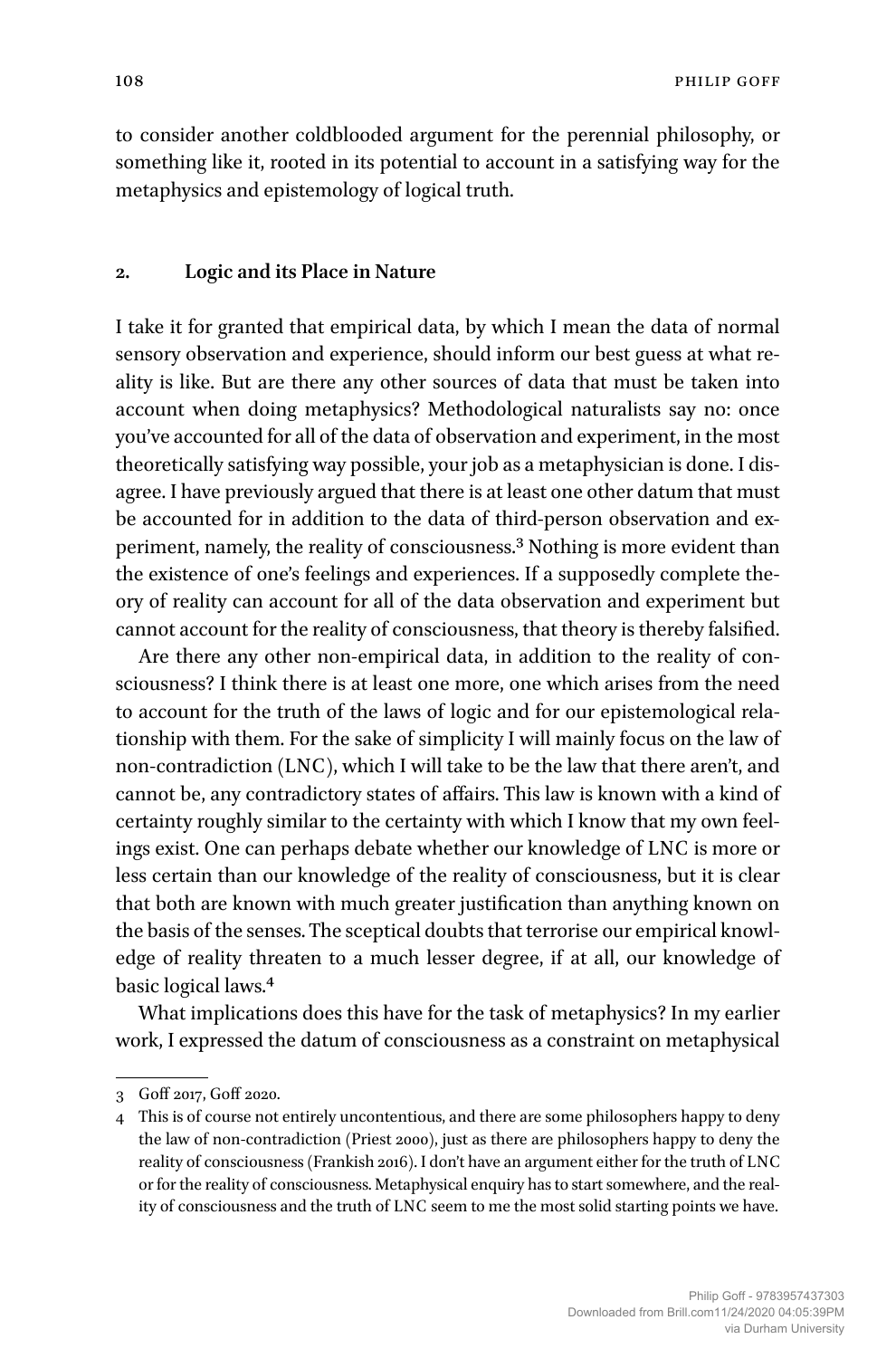enquiry, something I called ›the consciousness constraint.‹ Roughly this is the constraint on the metaphysician to account for consciousness in her overall theory of reality. The metaphysical implications of logic can similarly be expressed as a kind of constraint, which we can call >the logic constraint<. The logic constraint has two aspects, one metaphysical and one epistemological:

The Logic Constraint

- 1. *The Metaphysical Aspect*—The metaphysician is obliged to postulate entities sufficient to ground the truth of the laws of logic.
- 2. *The Epistemological Aspect*—The metaphysician is obliged to account for our knowledge of the laws of logic.

I call the second aspect ›epistemological‹ because it arises from the fact that we know about logical laws (and perhaps also, as I will presently discuss, from more specific facts about the *kind of knowledge* we have of logical laws). But this aspect of the constraint is also metaphysical in the sense that it imposes demands on one's overall theory of reality. In the epistemological aspect of the logic constraint, facts about our knowledge of logic are taken as data that must be accounted for.

This source of metaphysical data has been much neglected in recent philosophy, and is pretty much entirely unknown by the scientific community more broadly. To be a fair, there is much focus, at least in philosophy, on the need to account for the metaphysics and epistemology of mathematical truth, which raises very similar issues. However, it is an open question whether, in principle, mathematical discourse could be dispensed with, which renders plausible a variety of anti-realist theories of mathematical truth.<sup>5</sup> It is much less plausible that logical discourse can be dispensed with, making it all the more pressing to account for the place of logic in reality.

I suspect that the neglect of this topic is due to a fairly widespread intuition in modern times that the truths of logic, such as LNC, are somehow >trivial< or not really about the world. We find this in Hume's claim that a priori truths are mere ›relations between ideas‹ and the logical positivists' view that a priori truths are grounded in linguistic conventions or are ›true in virtue of meaning‹. However, these days, this kind of view is largely rejected by metaphysicians.<sup>6</sup> Linguistic conventions determine the *meaning* of a sentence, but whether or

<sup>5</sup> Hartry Field (1980), for example, tries to construe Newtonian mechanics without reference to abstract entities.

<sup>6</sup> Sider 2012; Hale 2013: Ch. 5.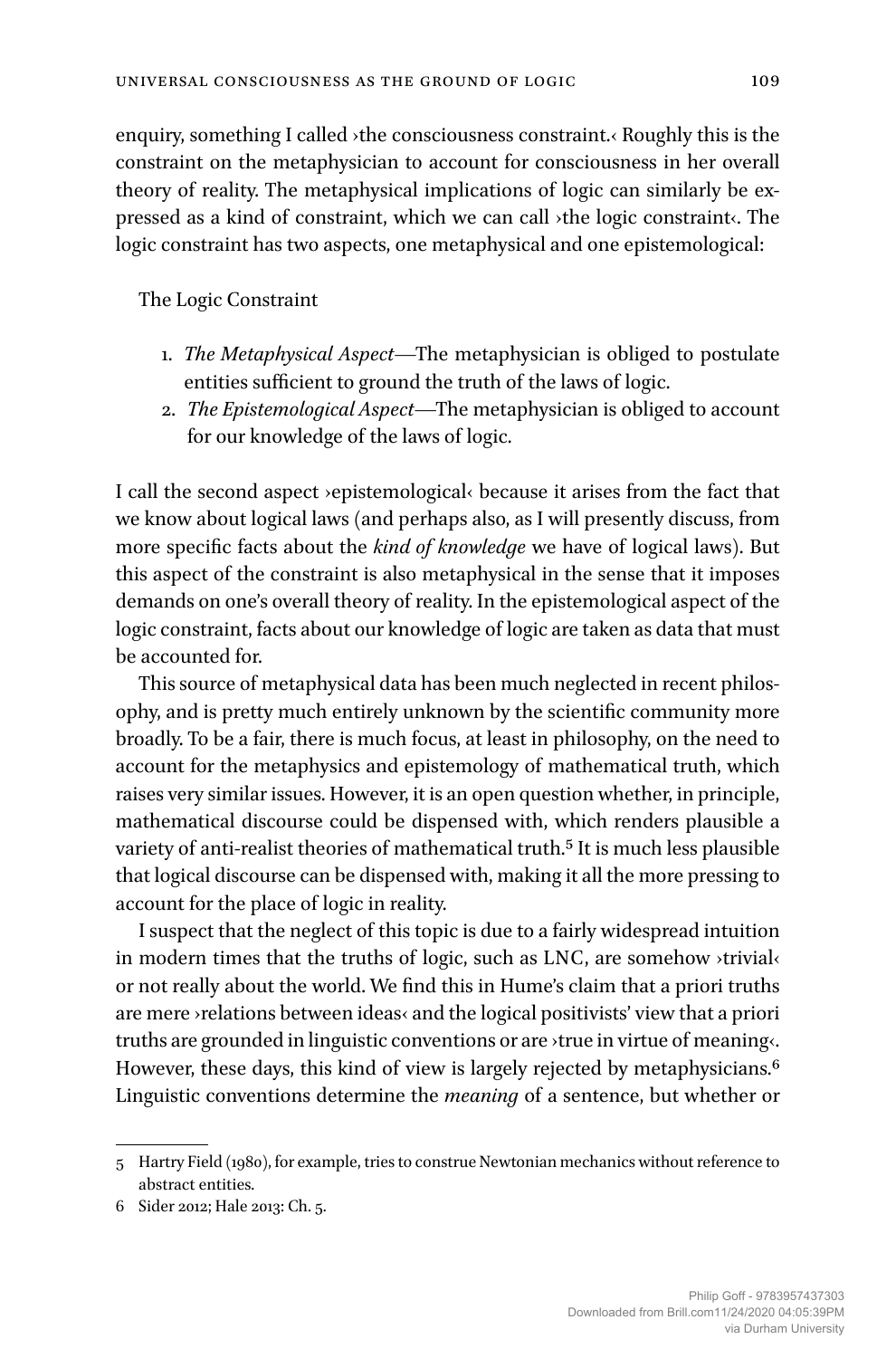not that sentence is *true* is determined by the nature of reality. When I say, ›There are no square circles anywhere in the universe‹, this is no less a claim about reality than when I say, ›There are no unicorns.‹

I'm inclined to think that the neglect of both the logic constraint and the consciousness constraint arise from a common source, namely the scientistic intellectual culture that has emerged in the last two hundred of so years, inspired by the great successes of the physical sciences. There is an irony here in that the physical sciences have been so successful precisely because they have always been aimed at a limited task: roughly, modelling the behaviour of matter. But the incredible technology that such knowledge has produced has a visceral effect on one's metaphysical yearnings, and it's hard not to get carried away and to surrender all of one's ontological faith to the thing that has produced such wonders. Nonetheless, the realities of consciousness and logical truth are so evident that I feel confident that at some point society will emerge from this scientistic phase of history and return to the task of formulating a theory able to account not only for what we can see with our eyes but also for what we know through intuition (logic) and introspection (consciousness).

#### **3. The Hard Problem of Logic**

There are extremely deep philosophical difficulties raised by the logic constraint, perhaps even harder than those raised by the consciousness constraint. One core difficulty is that there are considerations pushing in opposite directions: on the one hand there is pressure to put the ground of LNC outside of the contingent universe, and on the other hand pressure to put the ground of LNC inside of the contingent universe. Let me explain.

With regards to the metaphysical aspect of the logic constraint, there is strong pressure to hold that the ground of LNC is outside of the contingent universe. For suppose we grounded LNC in some contingent entity or collection of entities E. Given that E is contingent, there will be at least one possible world, call it W, in which E fails to exist. But if the ground of LNC does not exist in W, then presumably LNC will not be true in W. This is not a welcome result, as LNC is, I will assume, true in all possible worlds. We can put this argument as follows:

#### **Argument for the Non-Contingency of the Ground of LNC**

1. If the ground of LNC is contingent, then there will be some possible world in which it fails to exist.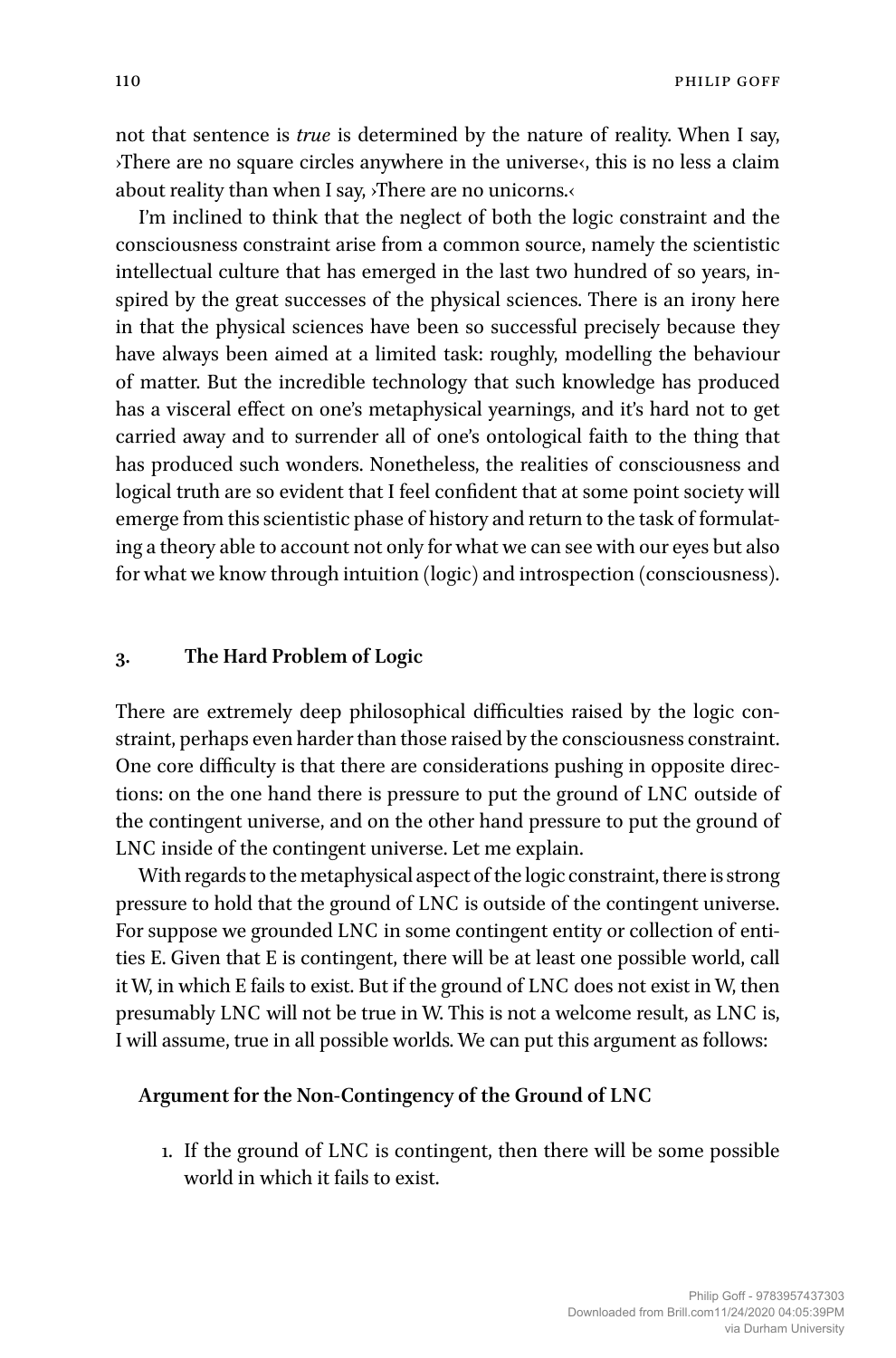- 2. If there is a possible world in which the ground of LNC fails to exist, then there will be a possible world in which LNC is not true.
- 3. There is no possible world in which LNC is not true.
- 4. Therefore, the ground of LNC is not contingent.

This argument might naturally lead one to a Platonic view according to which the ground of LNC is an abstract object which necessarily co-exists with any possible universe.

However, there are also pressures in the other direction. Whether or not the laws of logic have implications for a Platonic realm, they certainly have implications for the physical world of space and time. Our universe is constrained not only by the laws of physics but also by the laws of logic. Suppose I know that two objects are a light year apart from each other. Assuming the truth of special relativity, I can infer that a signal cannot possibly get from one object to another in less than year. This is a way in which the laws of physics constrain what can possibly happen in this universe: things cannot travel faster than light. Similarly, if I know that Peter is in pain, I can infer that it's not the case that he is not in pain. This is a way in which the laws of logic constrain what can happen in our universe: there cannot be contradictory states of affairs. Of course, there is a crucial difference between the two cases. The laws of physics hold only in *this universe* whilst the laws of logic hold in *every possible universe*. But the fact that the laws of logic have greater modal scope than the laws of physics does not imply a dissimilarity between physical and logical laws in so far as they apply to this universe.

Putting the ground of LNC in the Platonic realm makes it hard to account for the constraining influence of logic on the physical universe. How exactly does the >hand of logic< reach out from beyond space and time in order to ensure that there are no contradictory states of affairs? One possibility is to build the ground of LNC into the essential nature of universals, and then to account for the impact on the physical world in terms of the fact that universals are instantiated in the physical world. Thus, the Platonist could hold that it's in the essential nature of universals to resist being instantiated in a contradictory manner, e.g. it's in the nature of pain to resist being instantiated and also not instantiated by the same individual. However, this is a somewhat disunified view, and we would be left wanting to know why all universals share this essential feature. One possible way around this is to hold that LNC is grounded in the essential nature of the instantiation relation itself, i.e. the instantiation relation R is essentially such that, for any property P and any given individual I, R cannot both relate and not relate P to I.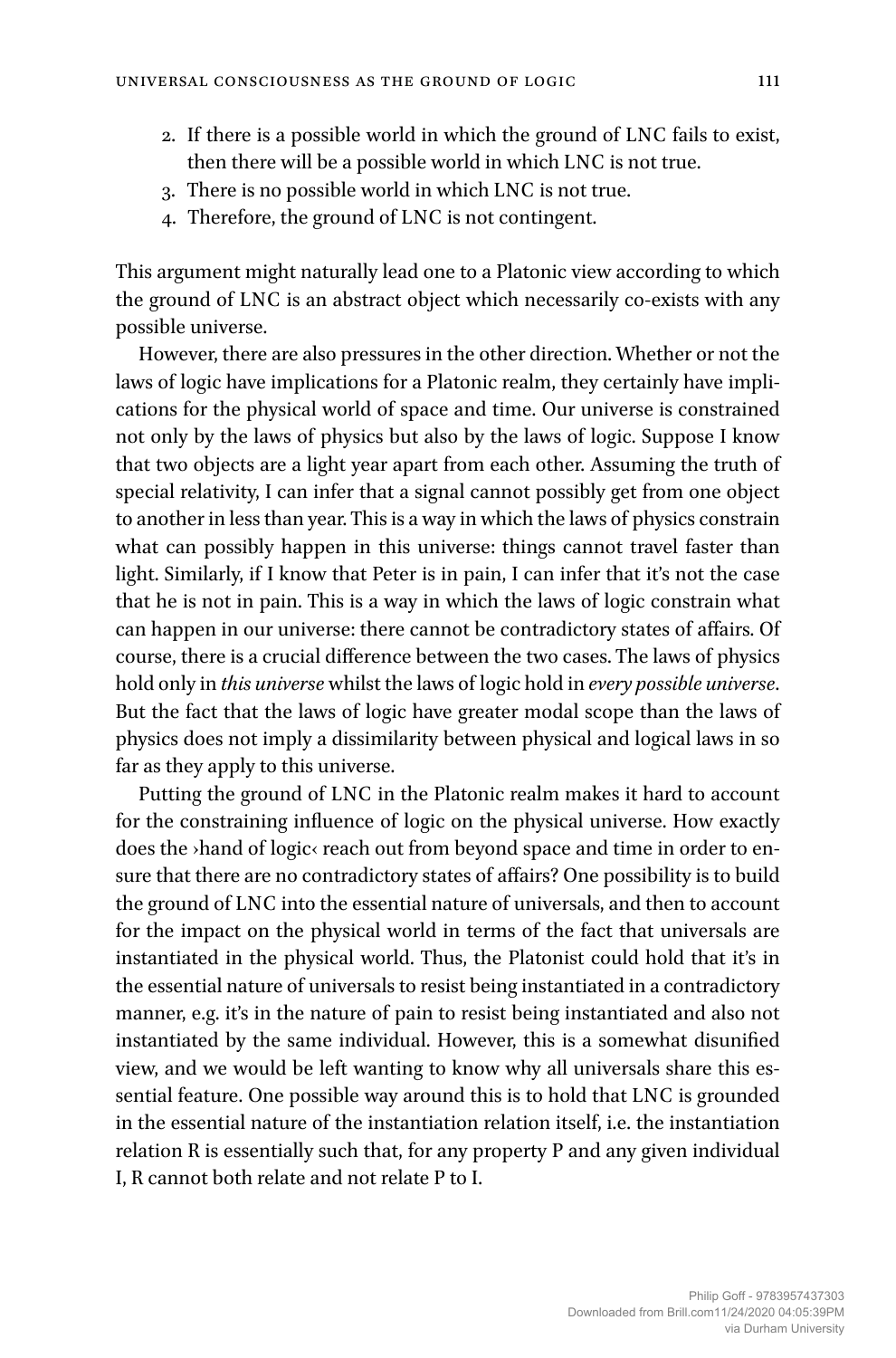112 **Philip Goff** Philip Goff

Whether or not Platonism can account for the metaphysical aspect of the logic constraint, the real problems with the view arise from the epistemological aspect. There is a related and much discussed difficulty for the mathematical Platonist. If numbers are abstract objects outside of space and time, how on earth do we physical creatures get to know about them? The epistemological challenge raised by the logic constraint is a little bit less straightforward: my starting point is not that there are *logical entities*, analogous to mathematical entities like numbers and sets, such that we need to account for how we know about those entities. Still, there's clearly still a very deep difficulty accounting for our knowledge of logical truths, especially if the ground of those truths exists outside of space and time and hence is not something we have empirical access to. We could of course observe that LNC holds in *our* universe, in something like the way we observe that the laws of physics hold in our universe. But it's hard to see how we could know that LNC holds in all possible worlds without having some kind of access to nature of the entity that explains why LNC is necessarily true. And how could we know the nature of that entity if it exists outside of space and time? Thus, by a slightly more scenic route, we have arrived back at essentially the same epistemological difficulty we find in the mathematical case.

This is a familiar challenge, at least in its mathematical guise, and I will not here trawl through all of the solutions which Platonists have offered in response. However, I would like to emphasise a particular aspect of the epistemological challenge, one that I think holds in both the mathematical and the logical case and which has not been focused on a great deal in recent philosophy. It seems to me incumbent on metaphysicians not only to account for the bare fact that we know that LNC is true, but also for the specific form of this knowledge. As already remarked, my knowledge of logical laws, or at least basic ones like LNC, comes with a much greater degree of certainty than my knowledge of empirical facts. It's very easy to entertain the skeptical hypothesis that I am in the Matrix being deceived by the evil computers to think there's a table in front of me when in fact the world I seem to experience does not exist. It is much harder to entertain the hypothesis that the evil computers are making me think that LNC holds when in fact it doesn't. And this psychological difficulty seems to reflect the different kinds of justification that hold in these cases. It is just *obvious* to me, upon reflection—I can, as it were, *just see*—that there couldn't possibly be a contradictory state of affairs, in such a way that the truth of LNC cannot rationally be doubted. As Descartes put it, I have a clear and distinct perception of the truth of LNC.

To satisfy the epistemological aspect of the logic constraint we must account not only for the fact that we know LNC but the fact that we know it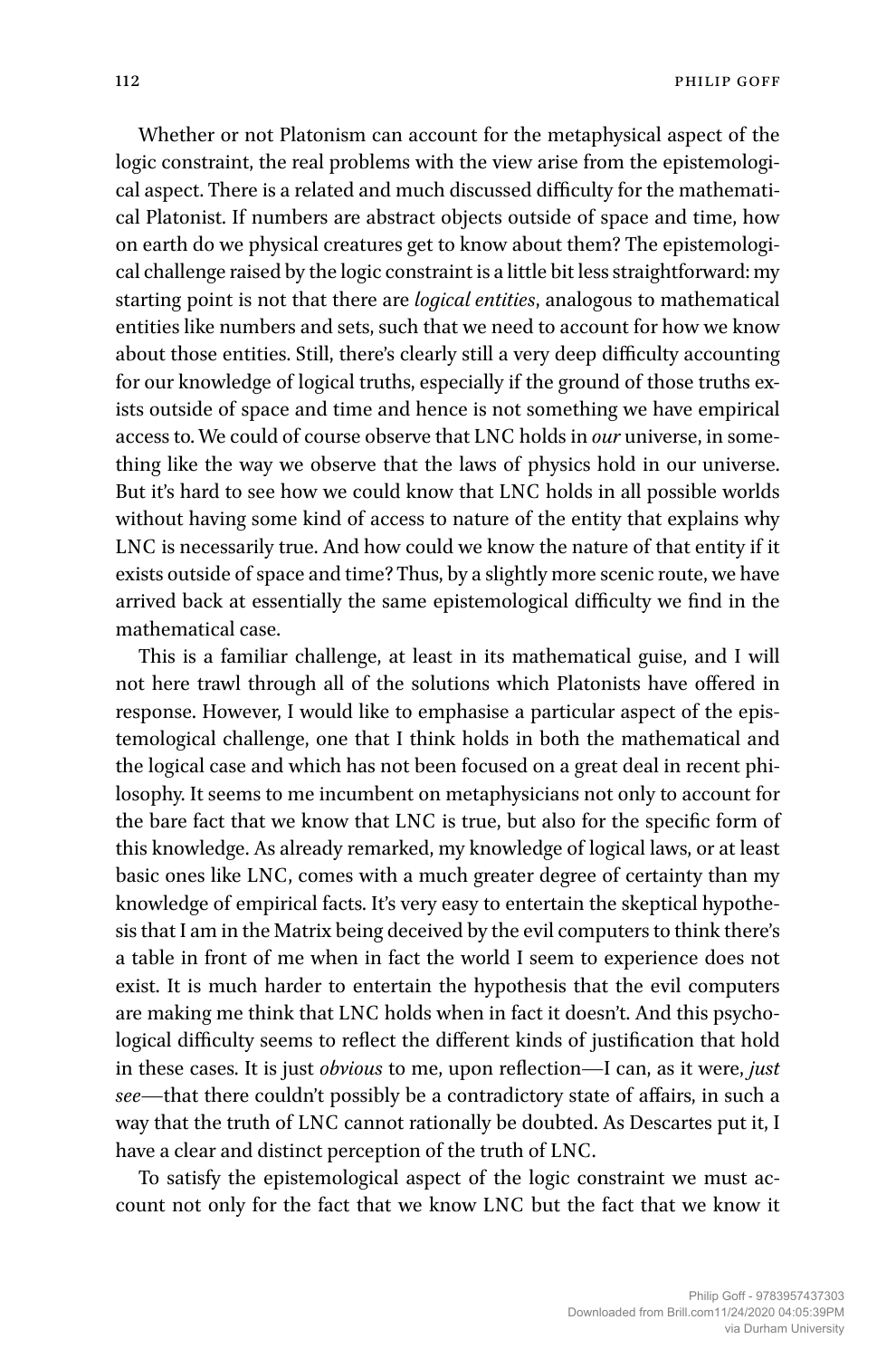through a clear and distinct perception of its truth. Acknowledging this casts doubts on the adequacy of a fairly popular way of accounting for our knowledge of logic (and mathematics) in terms of its indispensability for scientific theorising.7 We can perhaps imagine a race of alien creatures, call them ›the Quineans«, who are able to represent the truths of logic and mathematics but do not have clear and distinct perceptions of their truth. The Quineans may find out that scientific enquiry is possible only on the assumption that certain logical and mathematical propositions are true, and, in virtue of their knowledge of this fact, they may come to have justification for believing those logical and mathematical propositions.

If those logical and mathematical propositions are indeed true, then the Quineans may count as knowing them. But the Quineans' knowledge of logic and maths is very different from our own. They would find it very easy to entertain skeptical doubts concerning LNC and basic mathematical truths like  $2+2=4$ .<sup>8</sup> To be sure, such skeptical doubts would be sweeping and radical, threatening the foundations of their empirical picture of reality. But, for Quineans, it would be as easy to entertain logical doubts as it is for us to entertain empirical doubts. The reason we find it much harder to doubt LNC, for example by entertaining the possibility that there are square circles, is that it is directly apparent to us that LNC must be true and hence that a square circle could never be. The explanation of logical knowledge outlined above may be adequate to account for the epistemological situation of the Quineans but it cannot fully account for our situation.

The ground of LNC, by definition, explains the truth of LNC. It follows that if one understood the essential nature of the ground of LNC, and one had sufficient powers of rational reflection, one could thereby come to know the truth of LNC. Compare: the chemical properties of  $H_2O$  molecules explain the fact that water boils at 100 degrees, and by understanding the chemistry one can come to see that water, given its essential nature, must have this boiling point.<sup>9</sup> This all suggests a natural way of accounting for our knowledge of LNC. On the view I have in mind, we are somehow acquainted with the essential nature of the ground of LNC, in something like the way we are acquainted with the

<sup>7</sup> Quine 1980; Putnam 2012.

<sup>8</sup> Presumably, like us, the Quineans wouldn't be able to imagine scenarios in which there are square circles or in which 2+2=5. But we cannot imagine four-dimensional objects and this does not convince us that such things are impossible. Merely being unable to imagine that P is true is not sufficient for a clear and distinct perception that P is false.

<sup>9</sup> I am here assuming that the causal powers of  $H_2O$  molecules are part of their essential nature. On a contingentist view of laws, we would also have to know the laws in order to make such a deduction.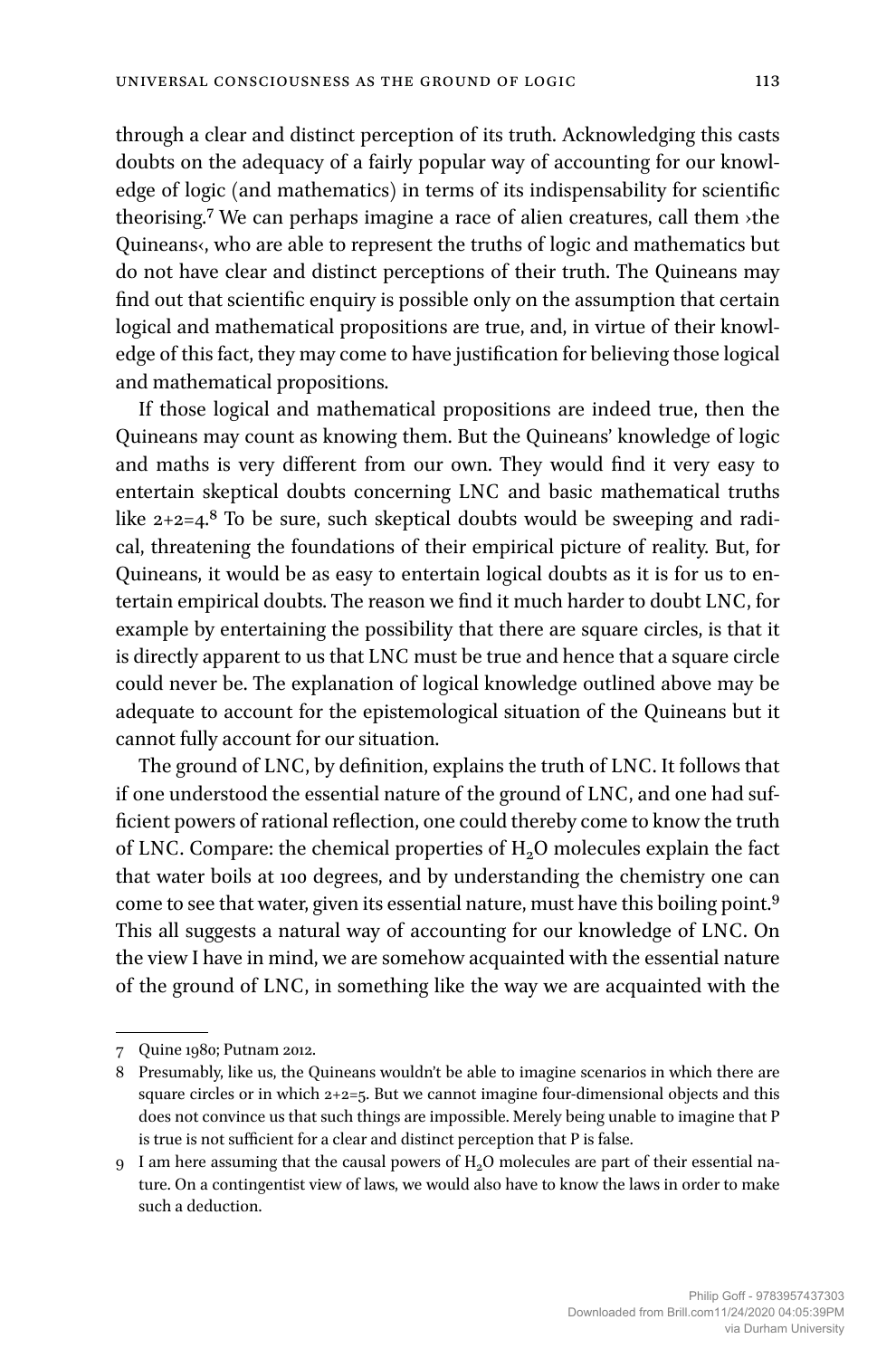essential nature of our own conscious states, and in virtue of this acquaintance the truth of LNC is rendered apparent to us. In other words, I am directly in contact with the thing that grounds the truth of LNC, and I am thereby directly aware that LNC must be true.

The problem is that it is difficult to square this explanation with Platonism. I am acquainted with my conscious states in virtue of the fact that my mind is constituted of those states. How could I possibly bear this same relationship to something outside of space and time? How can we account for the fact that, at some point in evolutionary history, creatures of flesh and blood somehow became hooked up in an acquaintance relationship with something outside of the physical universe?

What we need is something in between the Platonic heaven that Plato pointed towards and the physical world that was Aristotle's focus. We need an entity that transcends the physical universe and yet is intimately involved with it. Universal consciousness, I will suggest, fits the bill.

#### **4. Universal Consciousness**

Albahari explains the relationship between ordinary consciousness and universal consciousness by means of a thought experiment involving a *>cognisensory* deprivation tank.‹ Upon immersion, one is to imagine, all of the phenomenal qualities of one's consciousness are snuffed out one by one: not only the phenomenal qualities involved in sensory experiences, but also those involved in conscious thoughts and emotions. Consciousness ceases not only to represent, but to instantiate any phenomenal character whatsoever. It might be assumed that the determinable of consciousness could not exist without having some determinate phenomenal character, just as the determinable *shape* could not be instantiated without the instantiation of some specific determinate of that determinable, such as *sphericity*. Albahari acknowledges that this possibility cannot be ruled out a priori. However, it is also possible that with the removal of all of its qualities, consciousness itself—pure awareness—remains. This is what is meant by >universal consciousness<: consciousness stripped of phenomenal qualities.

Thus, whilst the relationship between universal consciousness and specific conscious minds is something like the relationship between a lump of clay and individual figures formed from that lump, this is a peculiar kind of clay that can exist without forming any shape at all. And there is another respect in which the clay analogy fails: whilst a hunk of clay that forms a specific cube at a given time must be distinct from the hunk of clay that forms a specific sphere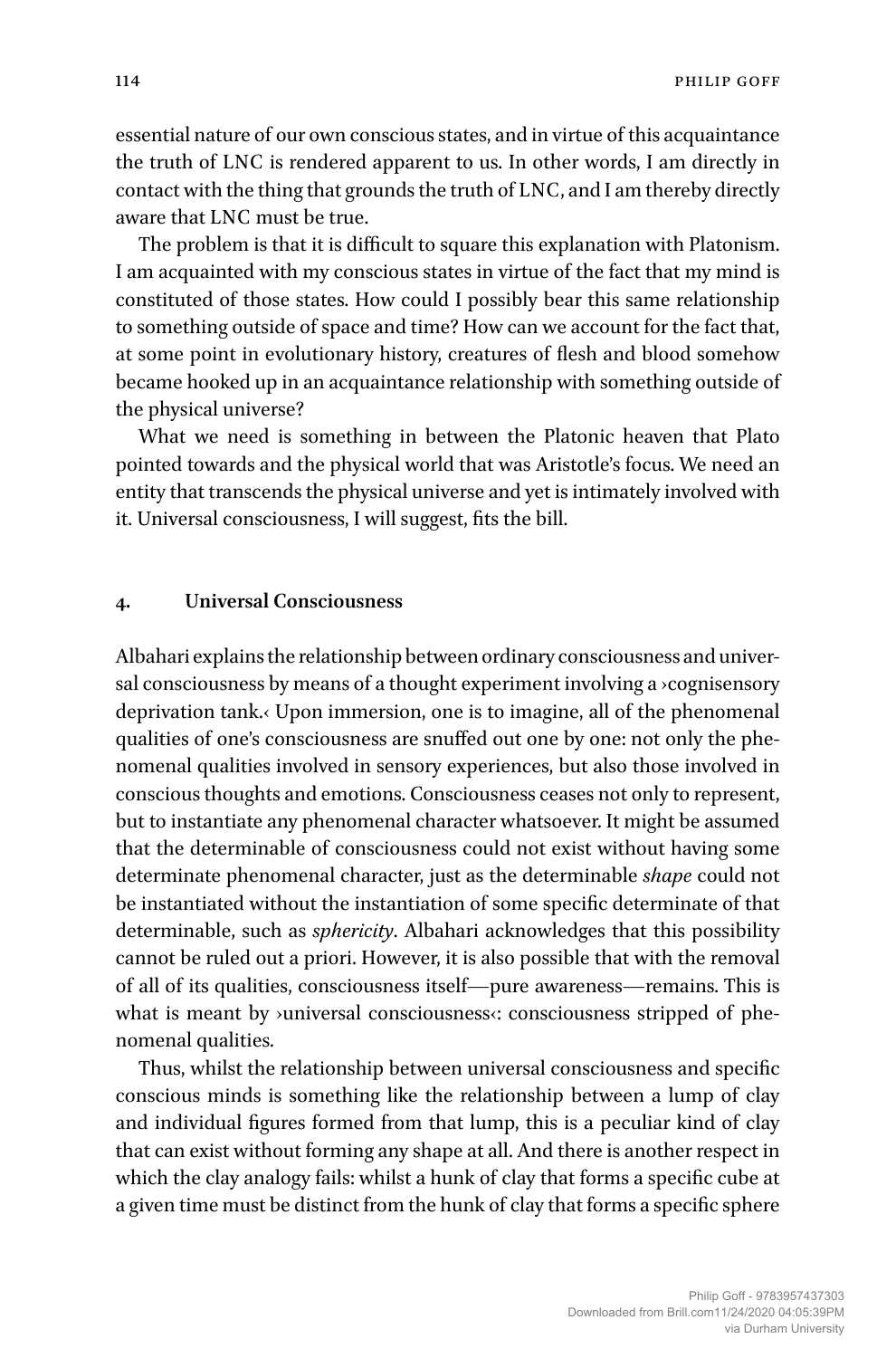at the same time, the universal consciousness from which my mind formed is numerically identical to the universal consciousness from which your mind and every other mind—is formed.

One might worry that this commits us to contradiction. Suppose we have two individuals, one of which feels pleasure but not pain, the other of which feels pain but no pleasure. The view currently under consideration seems to entail that: (A) universal consciousness feels pleasure but no pain, and (B) universal consciousness feels pain but no pleasure. This would clearly be incoherent. But, as I understand it, the view is not that universal consciousness is itself a subject that instantiates phenomenal properties. The view is rather that distinct subjects *arise* from universal consciousness (more on this in a moment).

We have not so far discussed another aspect of the perennial philosophy, one that might seem to put in the shade the theses so far discussed. Proponents of the perennial philosophy claim that not only each mind, but all of reality, is formed of universal consciousness. In a physicalist or dualist worldview, this is a radical claim. But in a panpsychist world view, according to which all fundamental entities are conscious subjects, this final thesis of the perennial philosophy follows trivially from the others. If each conscious subject is formed of universal consciousness, and each fundamental entity is a conscious subject, it of course follows that each fundamental entity is formed of universal consciousness. All aspects of the perennial philosophy will be essential to my account of logic, and hence I will present the resulting view as a form of panpsychism. I don't take this to be a disadvantage of the view. Panpsychism is a view that has considerable independent support as one of the most promising solutions to the problem of consciousness; and, as I have argued elsewhere, it is no less parsimonious than any other theory of fundamental reality.10

I will not here get into the details of Albahari's argument, but the conclusion of that argument is more radical still. Ultimately, Albahari defends the thesis that fundamental reality is *exhausted* by universal consciousness: that everything that exists is somehow grounded in universal consciousness. This commitment brings considerable challenges. It is, as Albahari acknowledges, hard to understand how many distinct subjects with their many and varied phenomenal properties might emerge from the single and undifferentiated universal consciousness. This is the ›Problem of the One and the Many‹ that Albahari wrestles with in her work, as did Parmenides, Plotinus, Spinoza and Schelling before her.

One easy way to avoid the Problem of the One and the Many altogether is to think of the relationship between universal consciousness and a specific

<sup>10</sup> Goff 2017, Goff 2019.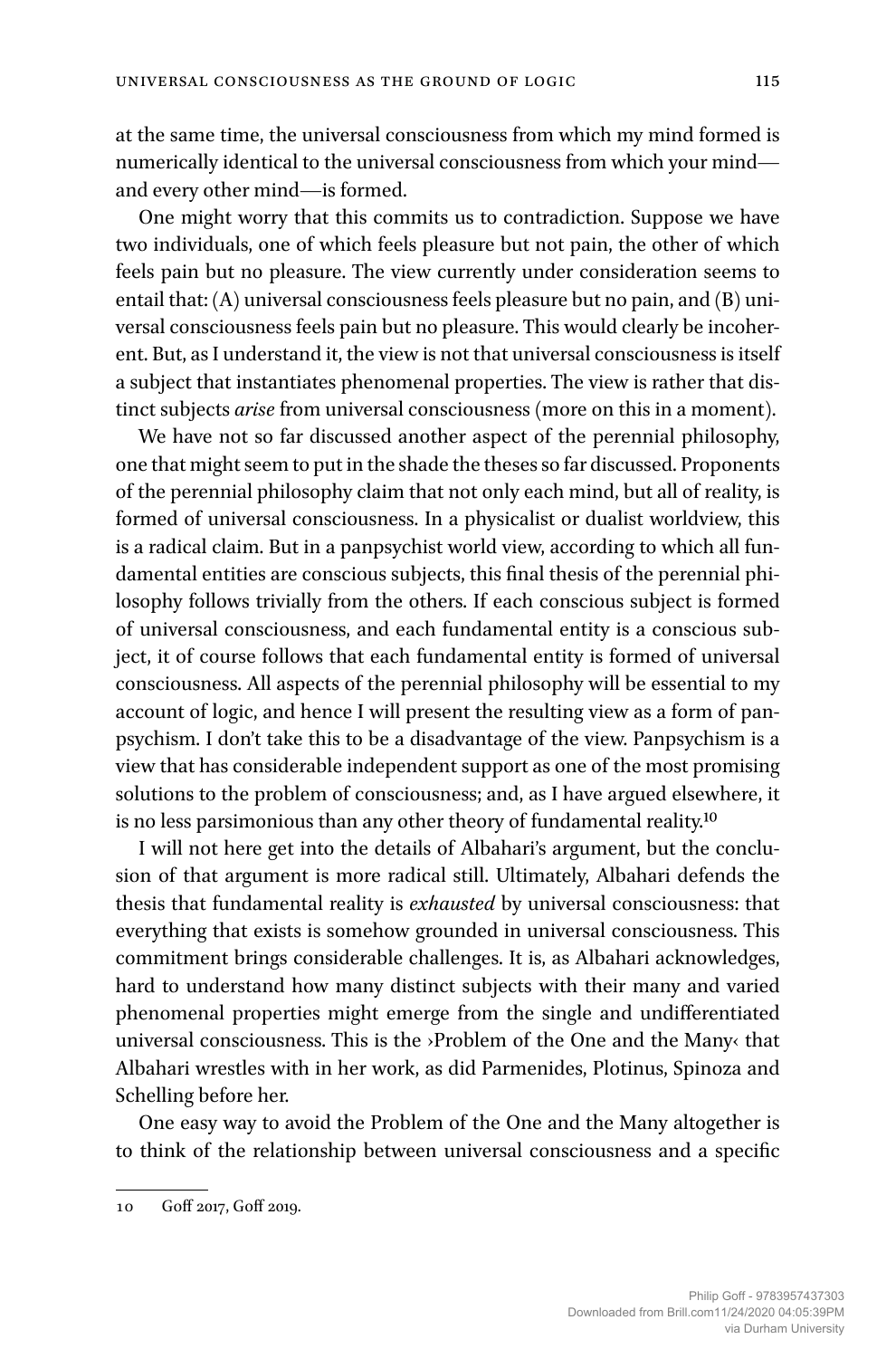conscious mind as *partial grounding*, rather than complete grounding. In complete grounding relationships, at least as I think of them, the grounded entity is nothing over and above its ground; a party, for example is nothing over and above the fact that people are partying. The problem is that it's hard to see how the totality of experiential facts, concerning a vast number of subjects instantiating an unfathomable variety of rich and complex phenomenal characters, could be nothing over and above the fact there is a single, undifferentiated form of consciousness. Albahari does a fantastic job of trying to square this circle, but at the end of the day it seems to me plainly unintelligible.

On an alternative model, my conscious mind is *partly* grounded in universal consciousness—universal consciousness is an essential constituent of my conscious mind—but the fact that universal consciousness is formed into this specific conscious mind with this specific phenomenal character is something over and above the reality of universal consciousness per se. Subject arise, we might suppose, from the *interaction* of universal consciousness with discrete bundles of phenomenal properties. Thus, my mind is not wholly identical with universal consciousness, but rather contains it is as a metaphysical constituent.

This position aims to respect both the claims of mystics and the Cartesian certainty each of us has of the reality of one's own mind. Perhaps some, probably including Albahari herself, will take this to be inconsistent with careful analysis of the claims of those who have directly experienced universal consciousness. But such people were not aiming to do analytic metaphysics in writing about the truths they directly experienced, and this gives us some flexibility in interpreting these claims. At any rate, I will aim to justify the view I am articulating not on the basis of the testimony of mystics, although such support would be welcome too, but on the basis of its potential to account for the truths of logic.

What is the causal basis for a specific conscious mind coming to be formed out of universal consciousness? This question cannot be answered independently of the ongoing empirical and theoretical task of working out an adequate panpsychist theory. On a constitutive panpsychist theory, my mind is nothing over and above micro-level conscious subjects. On an emergentist version, there may be specific laws that result in new macro-level subject being formed of universal consciousness. Perhaps micro-level subjects flit in and out of being or perhaps there are a number of basic subjects that have existed since the beginning of time. Whatever the standard panpsychist says about the conditions sufficient for the creation of a new subject, the proponent of universal consciousness simply adds that in such conditions a subject is formed from universal consciousness. The account of logic I will defend below will be independent of these details.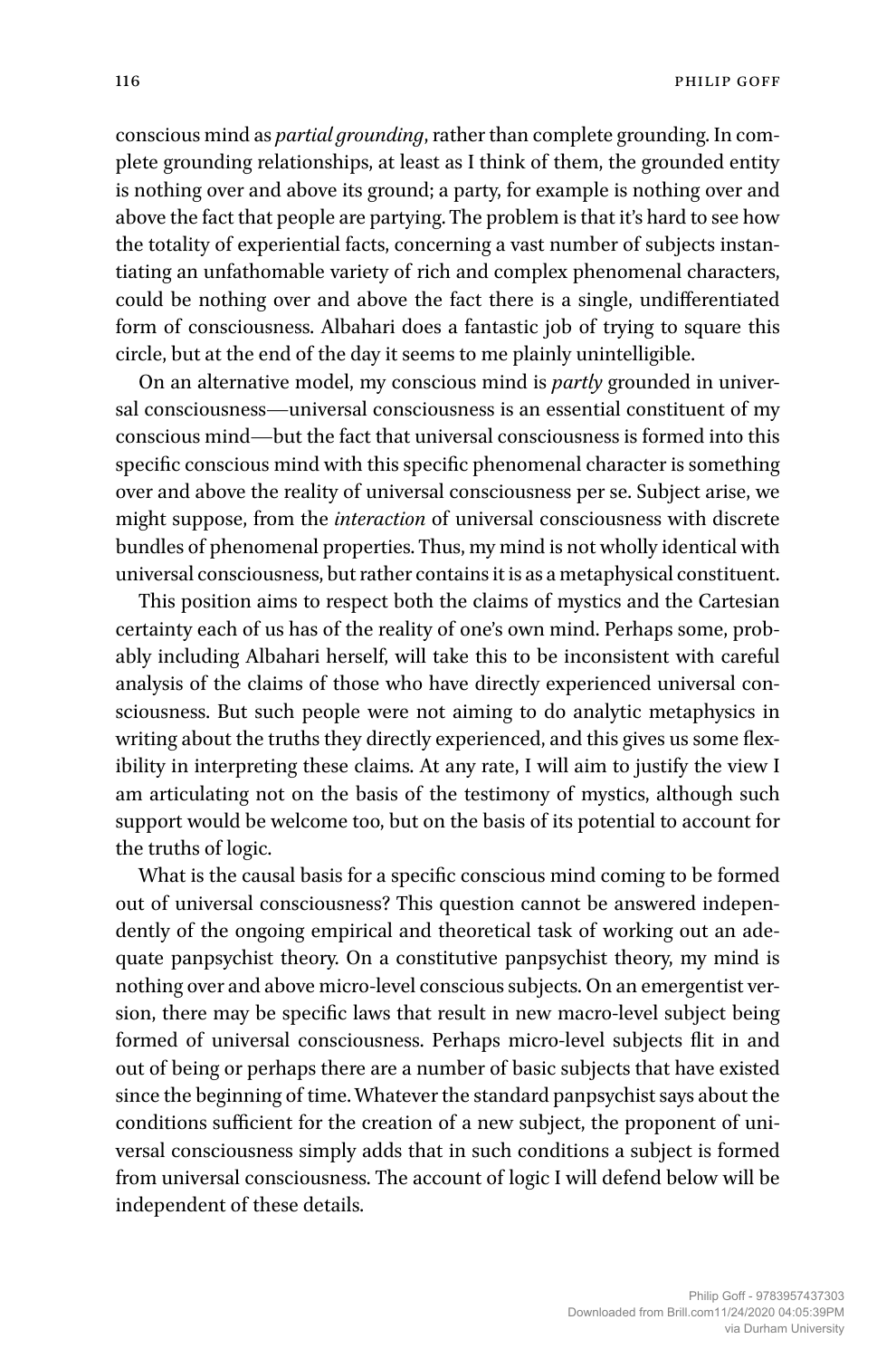#### **5. The Ground of Logic**

How can the metaphysical theory outlined in the previous section account for the truths of logic? Crucially, we need to interpret it as a claim about all of modal space. On this view, universal consciousness is a necessarily existent entity, and all possible contingent entities are conscious subjects formed of, and thereby partially constituted by, universal consciousness. With this stipulated, we now have an entity—universal consciousness—well-placed to be the ground of logical laws. On the one hand, universal consciousness exists necessarily, and hence can ground the necessary truth of logical laws. On the other hand, it is intimately related to contingent entities, and hence is in a good position to account for the intimate relationship the truths of logic bear to the physical universe, both by constraining it and by becoming known to certain creatures.

To account for the metaphysical aspect of the logic constraint, we need simply to posit that universal consciousness has an essentially logical nature, e.g. is essentially such as to not tolerate being formed into contradictory states of affairs. This is just the nature of the clay out of which concrete entities are formed. This postulation entails, given that all possible states of affairs are formed from universal consciousness, that LNC holds in all possible worlds.

What about the epistemological aspect of the logic constraint? I want to propose that a plausible model of the epistemology of consciousness can be applied in this context. Before introducing this model, we need to bring in some technical terms. Many robust realists about consciousness hold that a subject necessarily stands in a relation of direct, pre-conceptual awareness to the phenomenal qualities of its experiences, a relation we can call ›acquaintance.‹ David Chalmers has outlined in great detail how we can account for our special epistemological relationship with phenomenal qualities in terms of the acquaintance relationship.11 Whilst all creatures are acquainted with their phenomenal qualities, not all creatures are able to use that acquaintance relationship to attend to them and think about them. A mature human is able to form what Chalmers calls a *>*direct phenomenal thought<, a thought in which one attends to a phenomenal quality and thinks the thought ›I am feeling *like that*‹, where the reference of *>like that*< is determined wholly by the act of attending to the phenomenal quality itself. In direct phenomenal thought, according to Chalmers, the acquaintance relation the subject bears to the phenomenal quality being thought about plays a special justificatory role, enabling direct and certain knowledge of the truth of what is thought.

<sup>11</sup> Chalmers 2003. I argue for the acquaintance relation in Goff 2015 and Goff 2017: Ch. 5.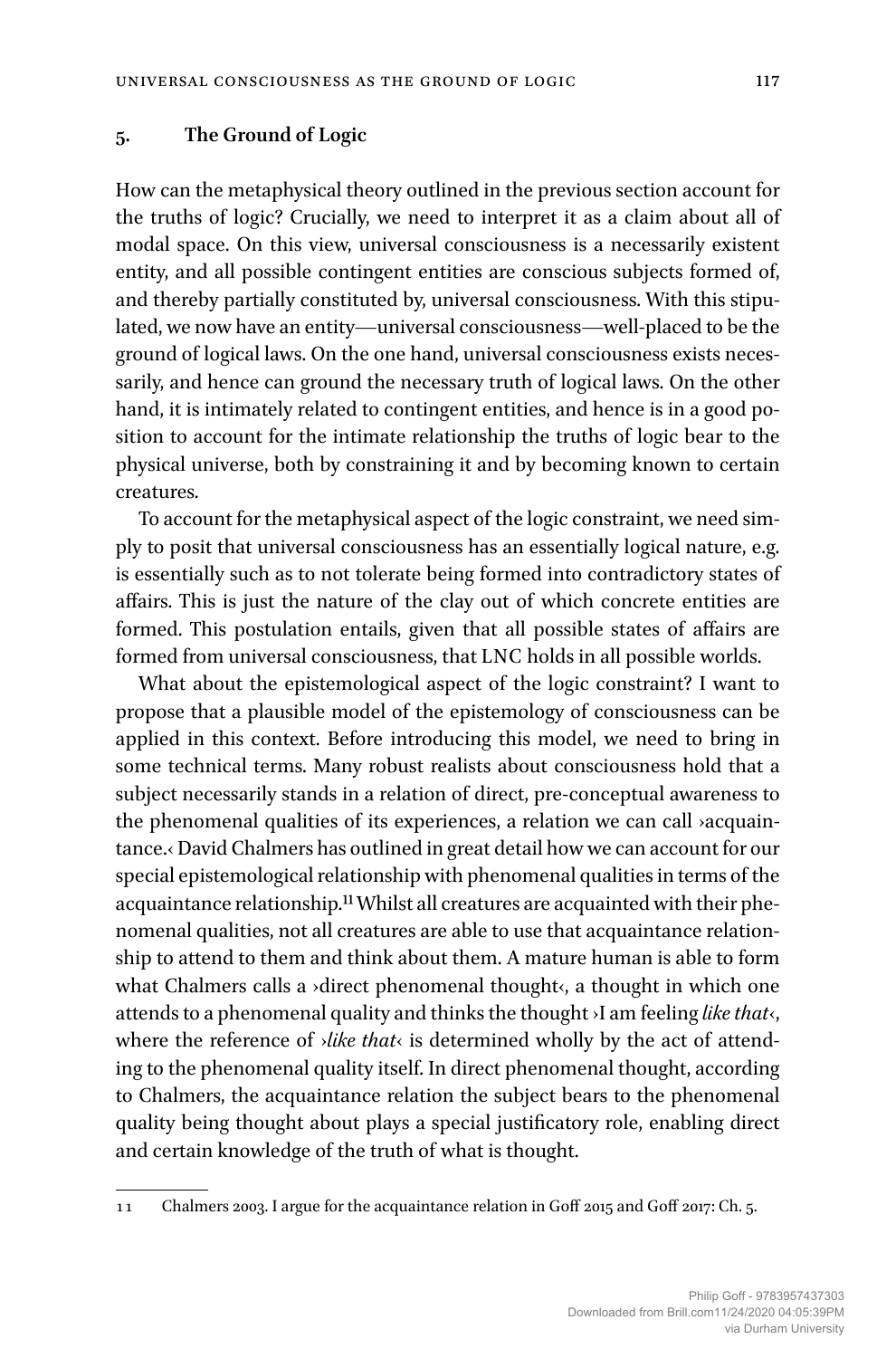How can this model account for our knowledge of logic? This requires holding that universal consciousness is necessarily acquainted with its own logical nature, and that each conscious mind, being partly constituted of universal consciousness, inherits the acquaintance universal consciousness has with its logical nature. Of course, not all conscious creatures will be able to make use of this acquaintance, just as not all creatures can make use of their acquaintance with phenomenal qualities. But for creatures who have evolved cognitive resources that enable them to entertain a logical truth, such as *~(P&~P)*, their acquaintance with the logical nature of universal consciousness facilitates, we can suppose, a clear and distinct grasp of its necessary truth. Just as our acquaintance with our phenomenal qualities grounds and justifies direct phenomenal thought, so our acquaintance with universal consciousness grounds and justifies clear and distinct perception.

Leibniz argued that whilst we are not born with knowledge of necessary truths ›[w]hat is innate is what might be called the potential knowledge of them, as the veins of the marble outline a shape that is in the marble before they are uncovered by the sculptor.‹12 What the above model provides is a way of *explaining* this potential rather than leaving it as brute fact or divinely endowed. Moreover, this explanation fits well with a plausible theory of our knowledge of consciousness, providing a unified account of the justification of those aspects of human knowledge which involve rational certainty.

In summary, the postulation of universal consciousness allows for a simple and elegant theory of the metaphysics and epistemology of logical truth, one that is internally unified and fits well with a plausible theory of knowledge in another domain.

#### **6. Is this Pan(en)theism?**

Does the view I have just defended count as a form of pantheism or panentheism? We can split this question into two:

- 1. Is universal consciousness God?
- 2. Is the relationship that obtains between universal consciousness and the universe a form of the relationship the pan(en)theist takes to hold between God and the universe?

Question 1 calls out for a definition of God, or at least an account of the meaning of the term ›God‹. Most philosophers assume that the meaning of ›God‹ is

<sup>12</sup> Leibniz 1765/1996, Bk 1, Ch. 1-2.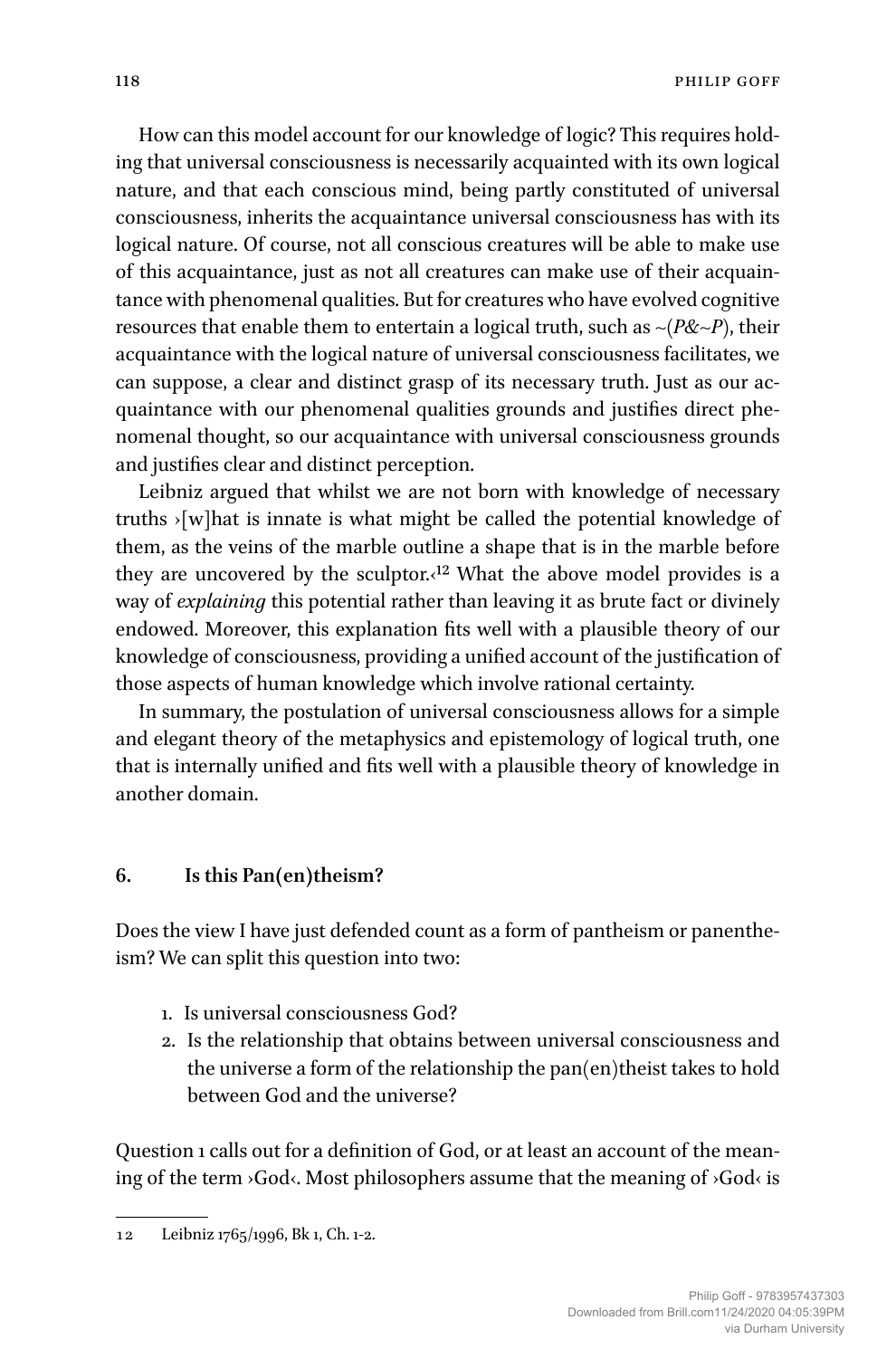fixed *descriptively*. Benedikt Paul Göcke defines God as the entity which has the following characteristics: (A) it is the most fundamental entity, and (B) it is worthy of worship.13 Mark Johnston defines God as ›the highest one.‹14 An alternative to descriptivism is the view that the meaning of  $\times$ God $\times$  is fixed by *ostension*, i.e. via an act, or acts, of *pointing to* (in a broad sense of that term) a particular entity. This would put ›God‹ in the same broad semantic category as proper names, at least according to the account of proper names made popular by Saul Kripke.15 On this view, we fix the meaning of a proper name like ›William Shakespeare‹ not by description by an initial act of ostension: parents declare that *this child* is to be named ›William Shakespeare‹. The name is then passed on through the linguistic community, thereafter continuing to refer to Shakespeare in virtue of its causal relationship with this initial act of ostension. Johnston rejects this view of the meaning of >God< as follows:

In the scriptures, no one actually turns up and says, ›I am to be called by the name »God«. No one says anything like, ›I hereby use introduce *the name* ›God‹ as the name of THIS impressive being.‹ There is no original dubbing of someone or something as »God,« a dubbing that we can now fall back on.16

This is, however, a possibility that both Gauke and Johnston overlook: the meaning of ›God‹ might be fixed with reference to *religious experience*. Mystics report of a wondrous reality that is made manifest to them in certain altered states of consciousness. Although mystical experiences are relatively rare, intimations of the divine are a common motivation for many, perhaps most, religious believers. Let us refer to both mystical experiences and divine intimations collectively as ›religious experiences.‹ I propose defining ›God‹ as *that which is known in veridical religious experiences*, if indeed there are any. The advantage of this view is that it ties the meaning of ›God‹ to the fundamental motivations of real-world religious practice. Prophets, mystics and ordinary believers believe not because of abstract philosophical arguments, but because of their sense of the divine.

If we understand the term  $>$  God $\cdot$  in this way, then whether or not universal consciousness is God will depend on whether or not universal consciousness is the object of mystical experiences. Whether or not this is the case cannot be settled, at least not straightforwardly, by examining the *beliefs* about God that are held by various religions. The fact that, say, Christians believe in a personal God is not inconsistent with universal consciousness being the object

<sup>13</sup> Göcke 2017.

<sup>14</sup> Johnston 2009.

<sup>15</sup> Kripke 1980.

<sup>16</sup> Johnston 2009: 6.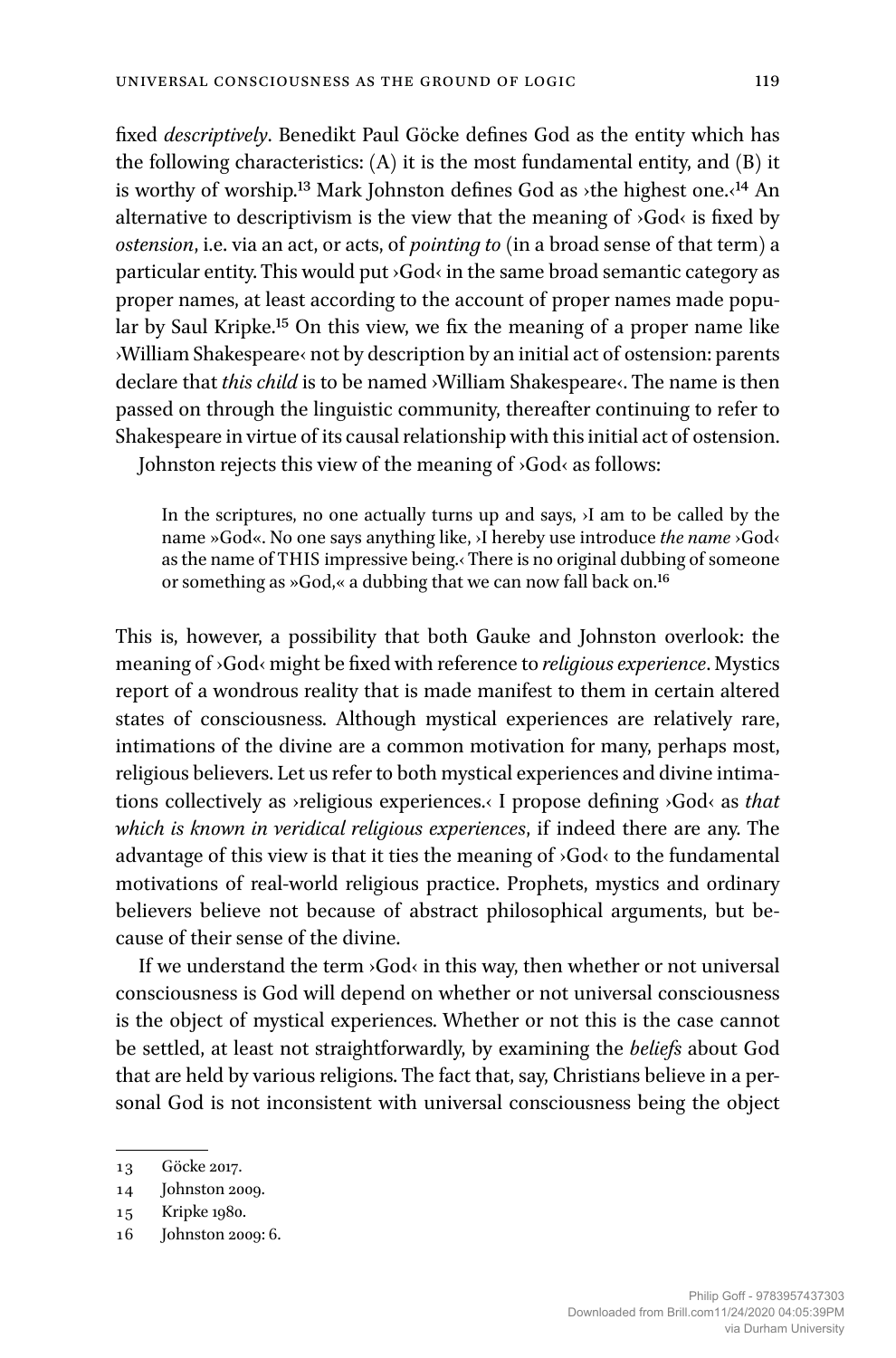of Christian religious experiences. We must distinguish the accuracy conditions of the religious experiences themselves, from the truth-conditions of beliefs concerning the object of those experiences. Ancient Greeks had veridical experiences of water whilst mistakenly believing that water is a fundamental element. Similarly, it could be that Christians have veridical experiences of universal consciousness whilst mistakenly believing that universal consciousness is a kind of person.

Those who accept the reality of universal consciousness, at least in part, on the testimony of mystics will no doubt endorse an identity between the object of religious experience and universal consciousness. However, the coldblooded motivations for universal consciousness I have outlined in this paper do not depend on the testimony of mystics, and hence it is in principle possible to accept my conclusion whilst taking all religious experiences to be delusions. In this case, it will simply be a coincidence that some of these delusions lead people to a correct view of reality, analogous to my dreaming my auntie is visiting when in fact, unbeknownst to me, she is.

Let us turn now to question (2). Suppose we do identify universal consciousness with God. What then is the relationship between God and the physical universe? Pantheists believe that the universe is identical with God. Panentheists believe that the universe is *in* God, in the sense that the universe is an aspect of God but God's nature is not exhausted by the physical universe. In fact, neither of these proposals captures the relationship universal consciousness bears to the physical universe on the view I outlined above. My proposal is that universal consciousness *partly constitutes* matter: that each individual entity is grounded in a relationship between universal consciousness and a bundle of phenomenal properties. Indeed, it is no part of the view I have defended that the physical universe was brought into being by universal consciousness. The view is compatible with the origins of the physical universe being a brute fact.

On this view, God/universal consciousness is an aspect of the physical universe, but the nature of the physical universe is not exhausted by God/universal consciousness: the physical universe is also constituted of phenomenal properties, which are not aspects of God. This is the converse of the panentheistic position: God is in the universe but the universe is not in God. We might call this view >theosenpanism<, if that word were not too cumbersome.

#### **7. Conclusion**

The view I outlined above may sound peculiar and extravagant. This is not surprising, as the relationship between logic and physical reality is peculiar.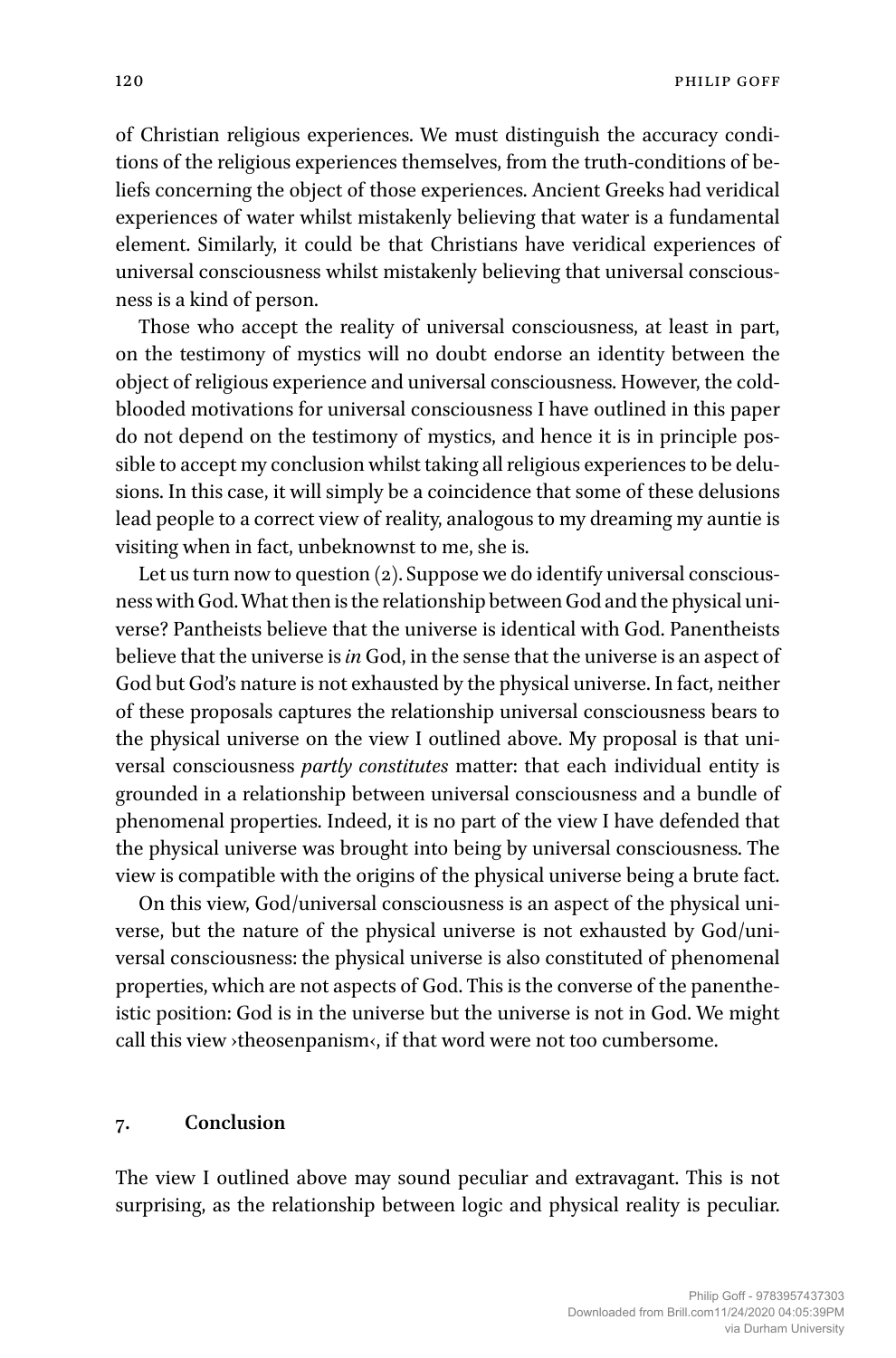How on earth do these laws manage to enforce their governance in all possible worlds? How on earth does a physical human being get to know the laws that govern all of modal space just by sitting in an armchair and thinking? From the perspective of a methodological naturalist, these facts seem impossible to explain.

But methodological naturalism is a historical idiosyncrasy, which arises from an over-enthusiasm for physical science. The realities of logical truth and logical knowledge are hard data, and we should be prepared to spend ontological dollars accounting for them. Our scientistic culture renders us happy to spend to account for empirical data but miserly when it comes to non-empirical data (in so far as these are acknowledged at all). No doubt the cultural associations of ›new age‹ talk of universal consciousness, in contrast to the academic prestige associated with Platonism, also plays a role here in discouraging the perennial philosophy from being taken seriously.

In fact, the postulation of universal consciousness provides an explanation of logical phenomena which is surprisingly simple and elegant. We should take this possibility very seriously indeed.17

#### **8. References**

- Albahari, M. (2020) »Beyond cosmopsychism and the great I am: How the world might be grounded in ›Advaitic‹ consciousness.« In: William Seager (ed.) *The Routledge Handbook of Panpsychism*, Routledge.
- Field, H. (1980) *Science without Numbers: a defense of nominalism*, Oxford: Blackwell.
- Frankish, K. (2016) »Illusionism as a theory of consciousness.« *Journal of Consciousness Studies*, 23, 11-12: 11-39(29).
- Chalmers, D.J. (2003) »The content and epistemology of phenomenal belief.« In: Q. Smith & A. Jokic (eds.), *Consciousness: New Philosophical Perspectives*, Oxford University Press. 220-72.
- Göcke, B.P. (2017) »Concepts of God and models of the God-world relation.« In: *Philosophy Compass*, 12: 2.
- Goff, P. (2015) »Real acquaintance and physicalism.« In: P. Coates & S. Coleman (eds.) *Phenomenal Qualities: Sense, Perception, and Consciousness*, Oxford University Press.
- Goff, P. (2017) *Consciousness and Fundamental Reality*, Oxford University Press.
- Goff, P. (2019) *Galileo's Error: Foundations for a New Science of Consciousness*, Rider/ Pantheon.

<sup>17</sup> I would like to thank my colleagues at Durham University and Benedikt Paul Göcke for instructive comments.